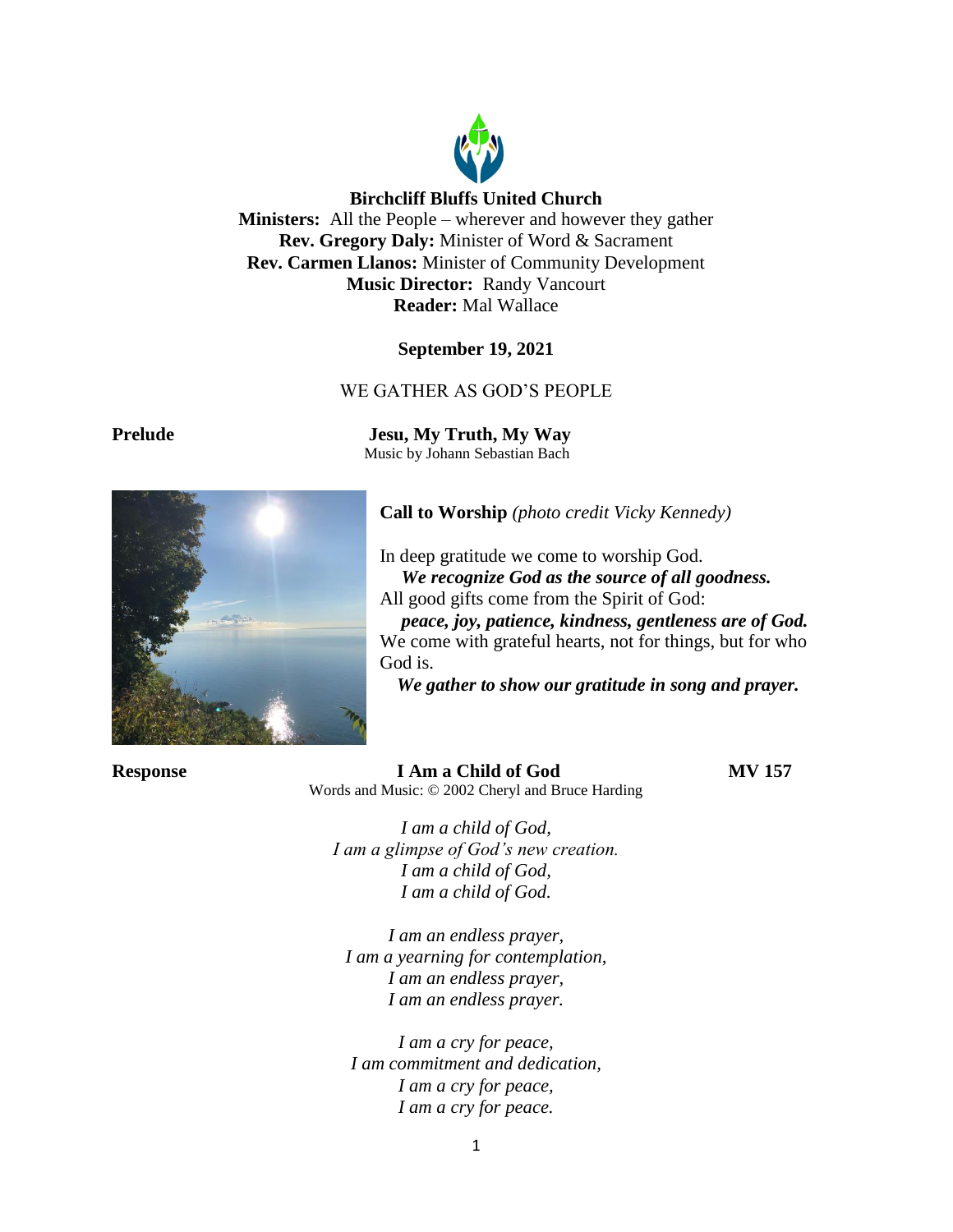*I am a song of joy, I am the moment of jubilation, I am a song of joy, I am a song of joy.*

### **Life & Work of the Church**

*Welcome to online worship*

**Land Acknowledgement**

**Candle Lighting**





**Opening Hymn Come and Bless Us, God VU 596** Words and Music: Dieter Trautwein © Burckhardthaus-Laetare, Verlag GmbH, Offenbach Translation © 1995 Len Lythgoe

*Come and bless us, God, save us from dissension, that we may as one further your intention. Never on our own, yours for ever after, both our tears and laughter blessed by you alone.*

*Not for us to keep do you give your blessing, talents richly given not for our possessing. As we share our all, blessing grows and flowers, loving grace empowers, bursting evil's thrall.*

*Peace you granted once, peace again must flourish; as you promised us, as the earth we nourish. Help us stand the test! Those who sow with weeping, when it's time for reaping, will find peace and rest.*

*Come and bless us, God, save us from dissension, that we may as one further your intention. Never on our own, yours for ever after, both our tears and laughter blessed by you alone.*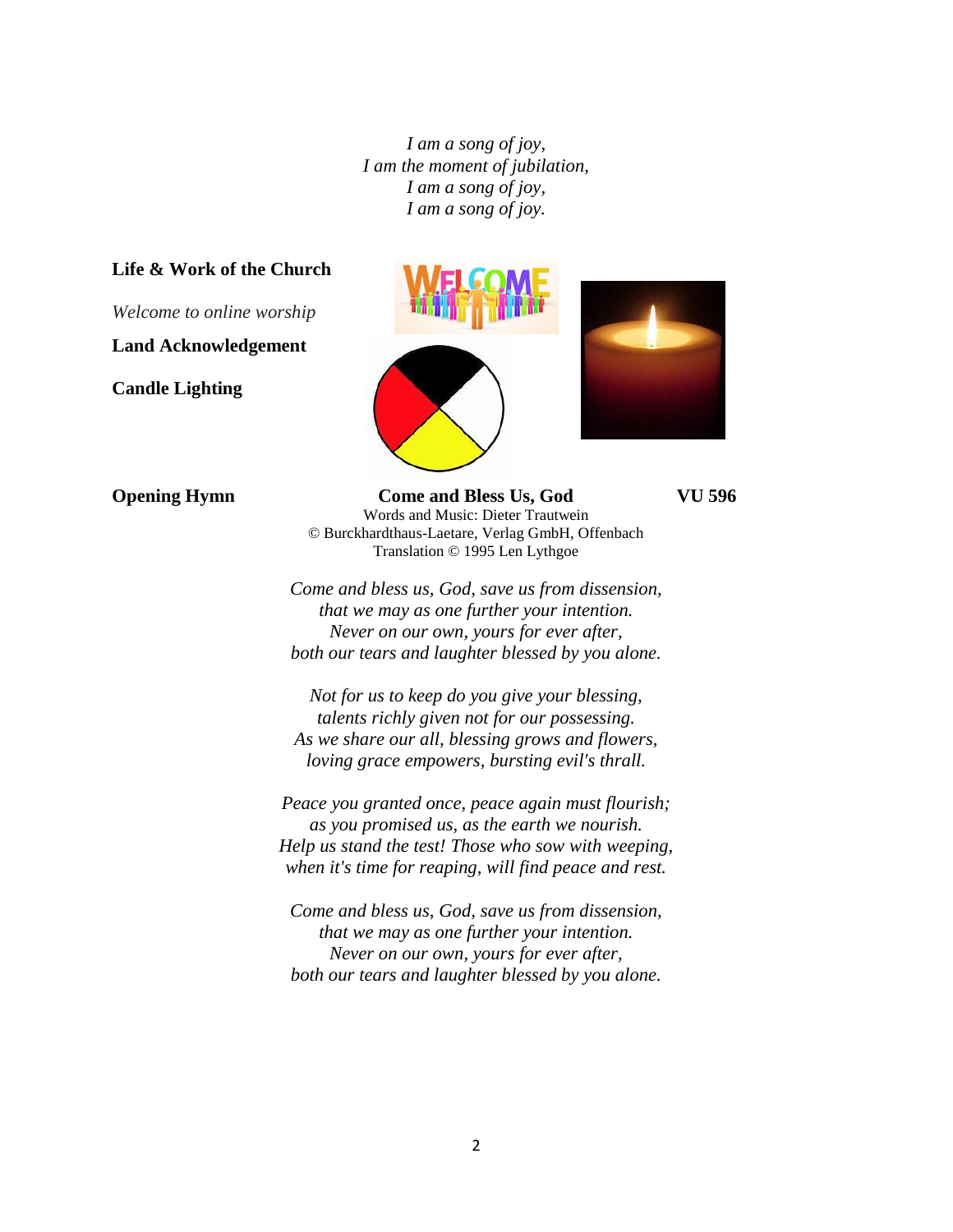#### **Prayer for Grace**

*God, I am but one of your creatures, yet you have given me responsibility to care for creation. I have not always remembered my place in the patchwork and have acted as if creation is mine, not yours. Help me to use my knowledge wisely and to act kindly so that all creation can sing praise to you. Amen*



## WE LISTEN FOR GOD'S WORD

## **And Now For Something Completely Different**



**Hymn When Hands Reach Out MV 136** Words © 2001 Carolyn Winfrey Gillette Music © 2006 Blair Odney

> *When hands reach out and fingers trace the beauty of a loved one's face, we thank you, God, that love relies on gifts of grace not seen with eyes.*

> *When fingers spell and signs express our prayer of praise and thankfulness. we thank you, God, that hands can sing; you bless the silent songs we bring.*

*And when the ways we learn and grow are not the ways that others know, we thank you, God, that we have learned your love's a gift, and never earned.*

*Your Spirit gives us differing ways to serve you well and offer praise. When all are joined as one, we'll be your able, strong community.*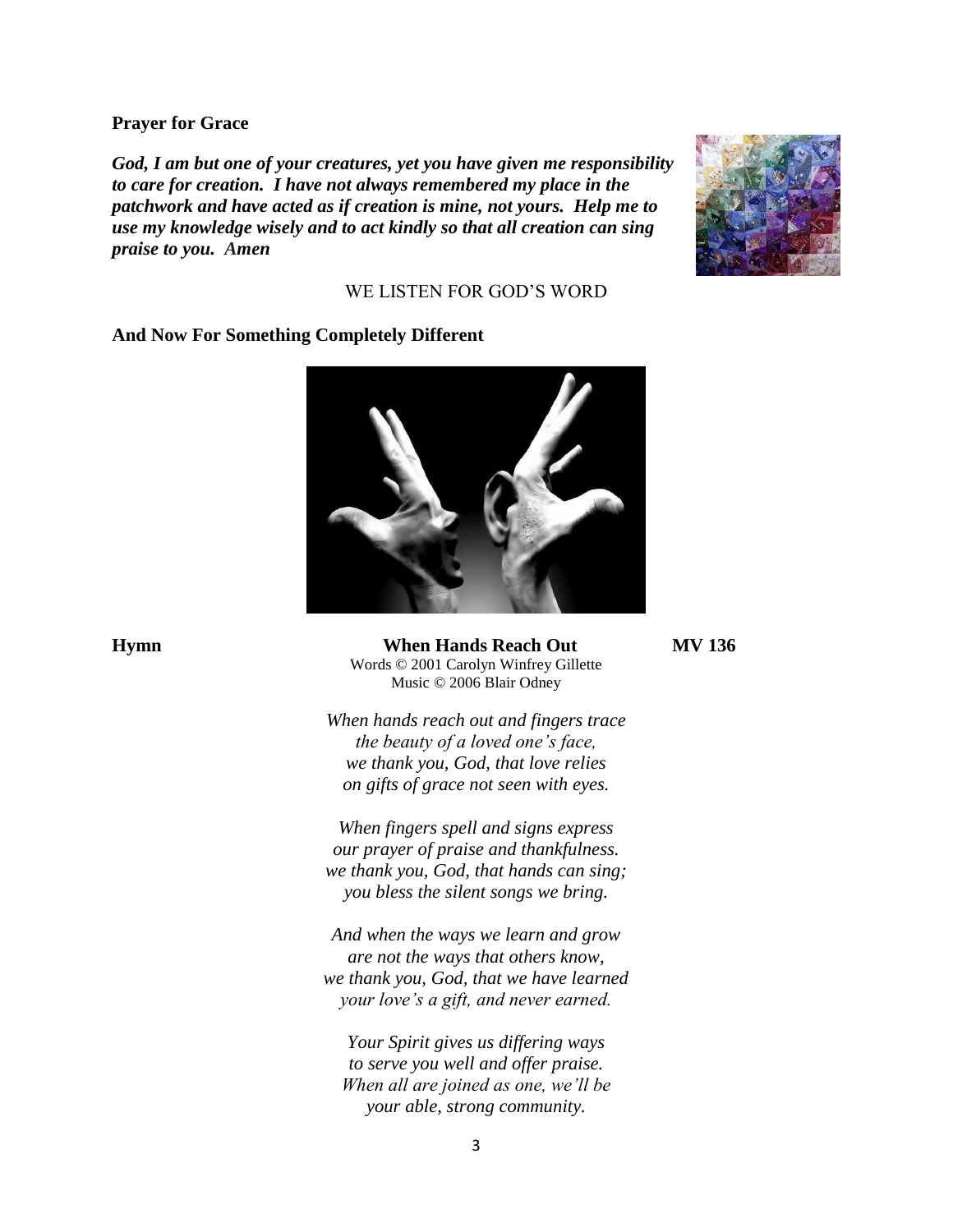### **James 3:13-4:3, 7-8 New Revised Standard Version**

<sup>13</sup> Who is wise and understanding among you? Show by your good life that your works are done with gentleness born of wisdom. <sup>14</sup> But if you have bitter envy and selfish ambition in your hearts, do not be boastful and false to the truth. <sup>15</sup> Such wisdom does not come down from above, but is earthly, unspiritual, devilish. <sup>16</sup> For where there is envy and selfish ambition, there will also be disorder and wickedness of every kind. <sup>17</sup> But the wisdom from above is first pure, then peaceable, gentle, willing to yield, full of mercy and good fruits, without a trace of partiality or hypocrisy. <sup>18</sup> And a harvest of righteousness is sown in peace for those who make peace. 4 Those conflicts and disputes among you, where do they come from? Do they not come from your cravings that are at war within you?  $2$  You want something and do not have it; so you commit murder. And you cover something and cannot obtain it; so you engage in disputes and conflicts. You do not have, because you do not ask.  $3$  You ask and do not receive, because you ask wrongly, in order to spend what you get on your pleasures.

<sup>7</sup> Submit yourselves therefore to God. Resist evil, and it will flee from you. <sup>8</sup> Draw near to God, and God will draw near to you.

# **Mark 9:30-37 The Message**

**30-32** Leaving there, they went through Galilee. He didn't want anyone to know their whereabouts, for he wanted to teach his disciples. He told them, "The Son of Man is about to be betrayed to some people who want nothing to do with God. They will murder him. Three days after his murder, he will rise, alive." They didn't know what he was talking about, but were afraid to ask him about it.

**<sup>33</sup>** They came to Capernaum. When he was safe at home, he asked them, "What were you discussing on the road?"

**<sup>34</sup>** The silence was deafening—they had been arguing with one another over who among them was greatest.

**<sup>35</sup>** He sat down and summoned the Twelve. "So you want first place? Then take the last place. Be the servant of all."

**36-37** He put a child in the middle of the room. Then, cradling the little one in his arms, he said, "Whoever embraces one of these children as I do embraces me, and far more than me—God who sent me."

These are Jesus' words for us to focus on today. *Thanks be to God*

## **Sermon Focus People Focus**

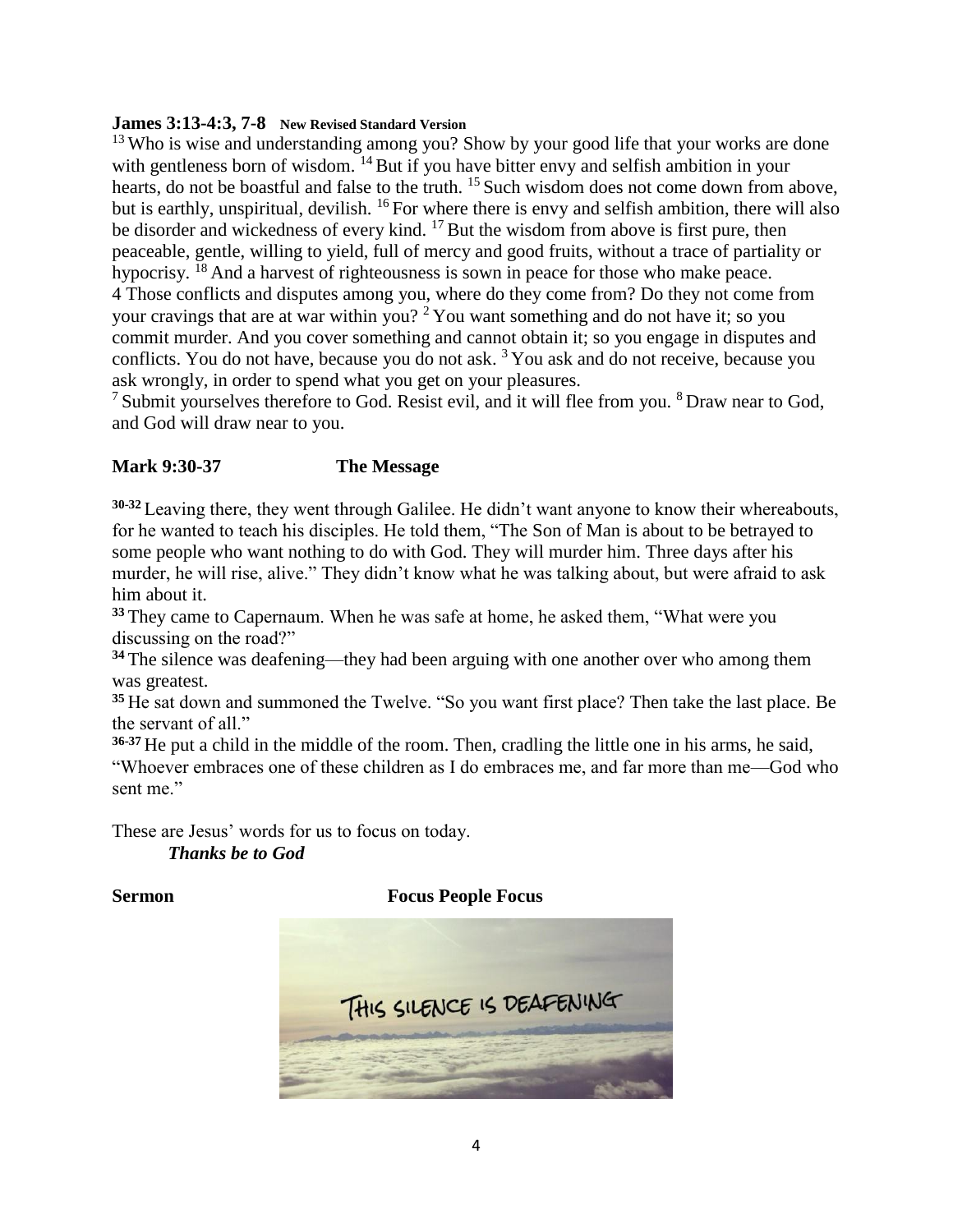*We are pilgrims on a journey, fellow travellers on the road; we are here to help each other walk the mile and bear the load.*

*Sister, let me be your servant, let me be as Christ to you; pray that I may have the grace to let you be my servant too.*

*I will hold the Christ-light for you in the night-time of your fear; I will hold my hand out to you, speak the peace you long to hear.*

*I will weep when you are weeping, when you laugh I'll laugh with you; I will share your joy and sorrow, till we've seen this journey through.*

*Brother, let me be your servant, let me be as Christ to you; pray that I may have the grace to let you be my servant too.*

## WE RESPOND TO GOD'S WORD

#### **Offering our Gifts to God**

On my own what I have to give doesn't amount to much in the light of all that I have been given and in the face of so much need. But put together as a community of faith, what we offer here in love becomes more,

not simply added together, but somehow multiplied in its usefulness. Bless these gifts, there is enough for all.



#### **Prayer of the People:**



*Our Father, who art in heaven, hallowed be thy name; thy kingdom come; thy will be done; on earth as it is in heaven. Give us this day our daily bread. And forgive us our trespasses, as we forgive those who trespass against us. And lead us not into temptation; but deliver us from evil. For thine is the kingdom, the power, and the glory for ever and ever. Amen.*

5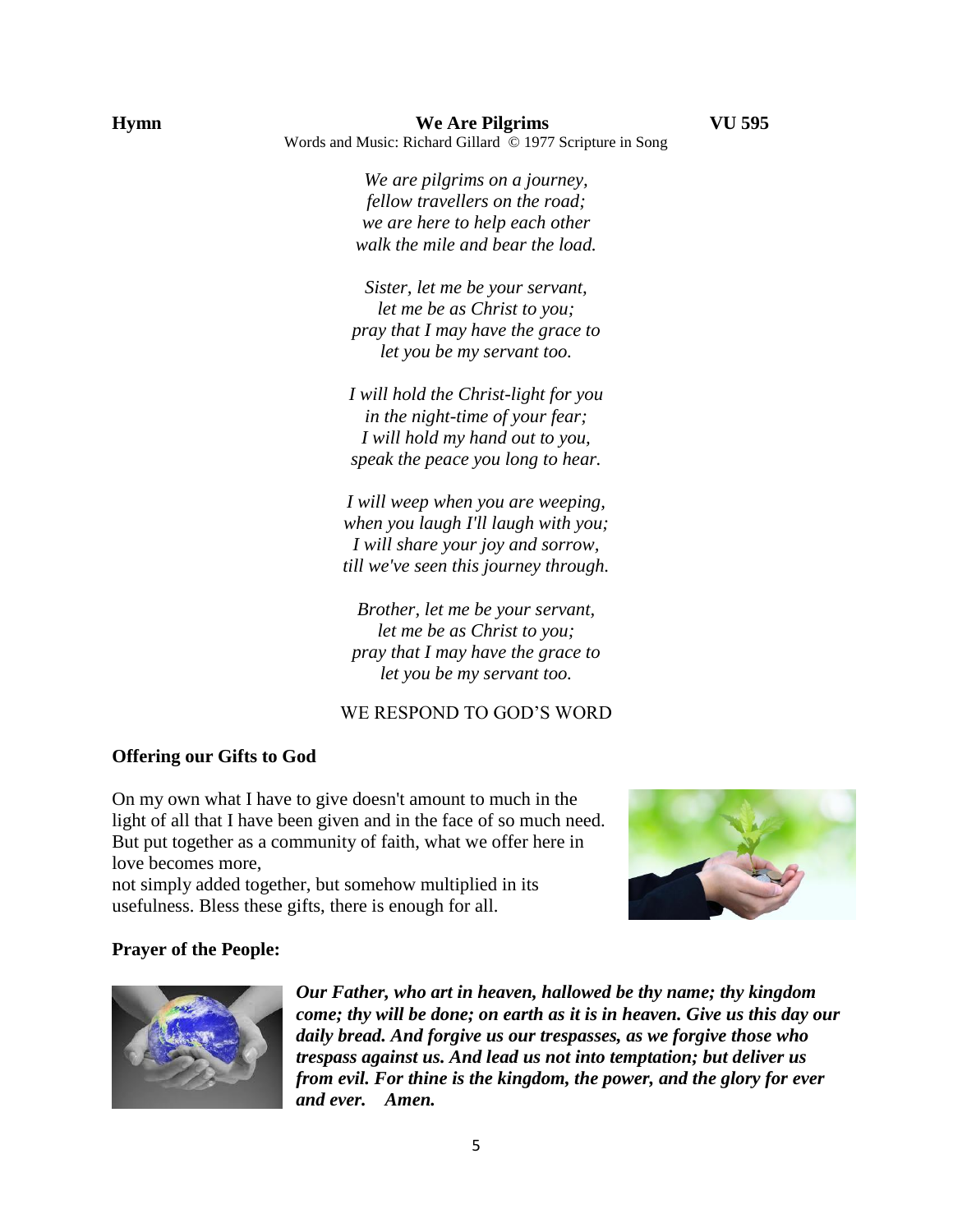## BLESSING AND SENDING FORTH

### **Closing Hymn God, Take My Hand and Lead Me VU 638**

Words: Julie van Hausmann, Translated by (v 1) Herman Bruckner, (v 2 and 3) Rudolph A. John Music: Friedrich Silcher

*God, take my hand and lead me upon life's way; direct, protect and feed me from day to day. Without your grace and favour I go astray; so take my hand, O Saviour, and lead the way.*

*God, when the tempest rages, I need not fear; for you, the Rock of Ages, are always near. Close by your side abiding, I fear no foe, for when your hand is guiding, in peace I go.*

*God, when the shadows lengthen and night has come, I know that you will strengthen my steps toward home, and nothing can impede me, O blessed Friend! So, take my hand and lead me unto the end.*

### **Benediction & Commissioning**



**Postlude** 

Permission to reproduce lyrics and podcast/stream the music in this service obtained from One License.